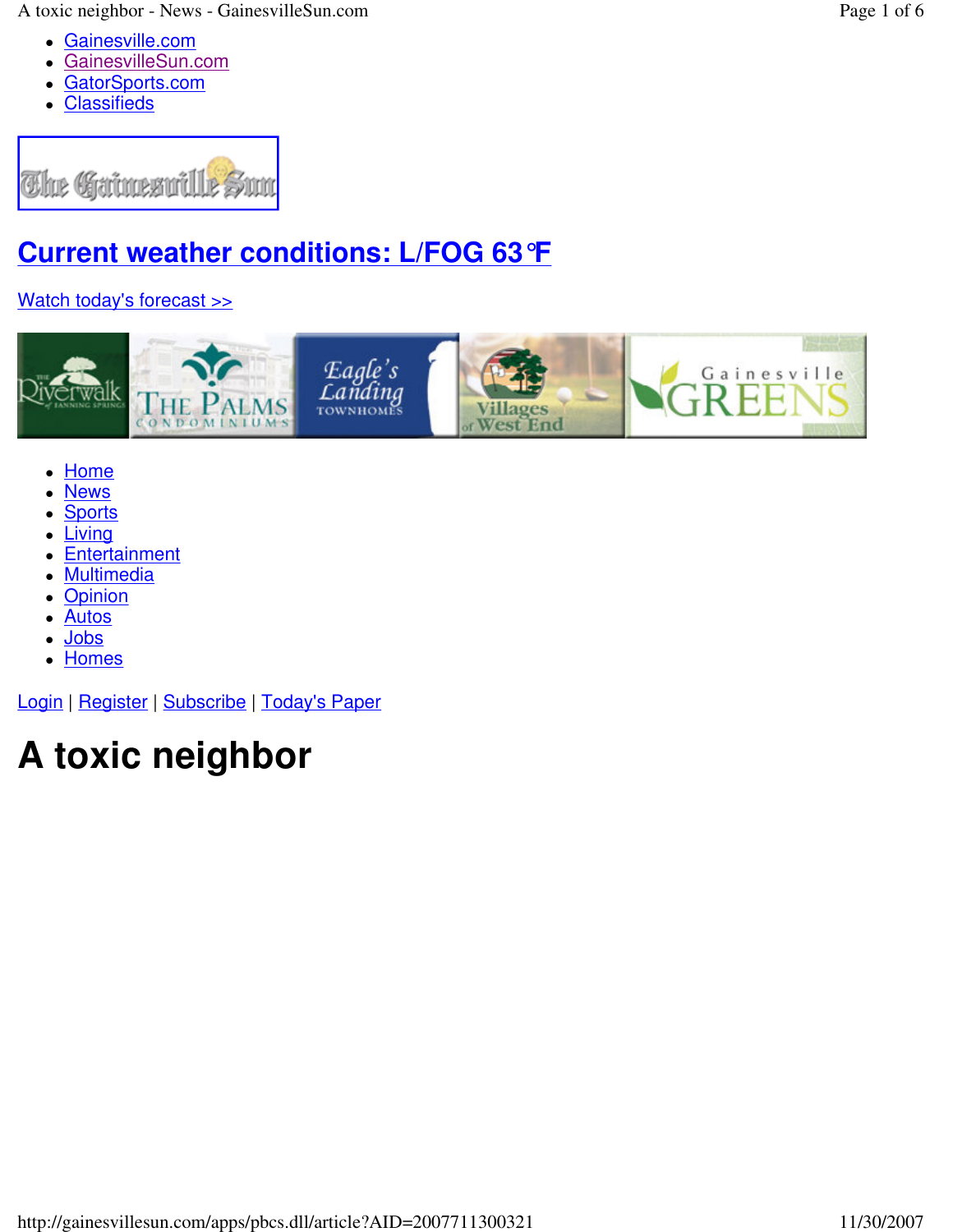

#### Sun file photo Aerial of the Koppers Superfund site on NW 23rd Avenue in Gainesville.

- email
- print

#### **By NATHAN CRABBE**

Sun staff writer 12:00 am, November 30, 2007

For three decades, Sharon Sheets has lived three doors down from the Koppers Superfund site.

#### Continue to 2nd paragraph

Over that time, she stopped growing vegetables in her yard and started shutting her windows.

They weren't easy steps for a vegetarian who lacks air conditioning, but she worried about toxic dust blowing from the site onto her property.

Now Sheets' fears seem to have been validated by a new round of testing in her northwest Gainesville neighborhood. The tests show arsenic and dioxins in the soil at levels exceeding state cleanup standards.

Sheets said the tests add to her frustrations over waiting for the site to be cleaned.

"It's still contaminated above ground and below ground," she said. "I just want more attention paid to it."

Local environmental officials say the results suggest pollutants are blowing off the property. They want Beazer East, the company responsible for the cleanup, to further investigate the scope of offsite contamination.

"We'd like to see some off-site sampling in the neighborhood to confirm what's out there," said John Mousa, pollution prevention manager for the Alachua County Environmental Protection Department.

Beazer is "still digesting" the results and has yet to make a decision about off-site testing, said Mitchell Brourman, an environmental manager for the Pittsburgh-based company.

http://gainesvillesun.com/apps/pbcs.dll/article?AID=2007711300321 11/30/2007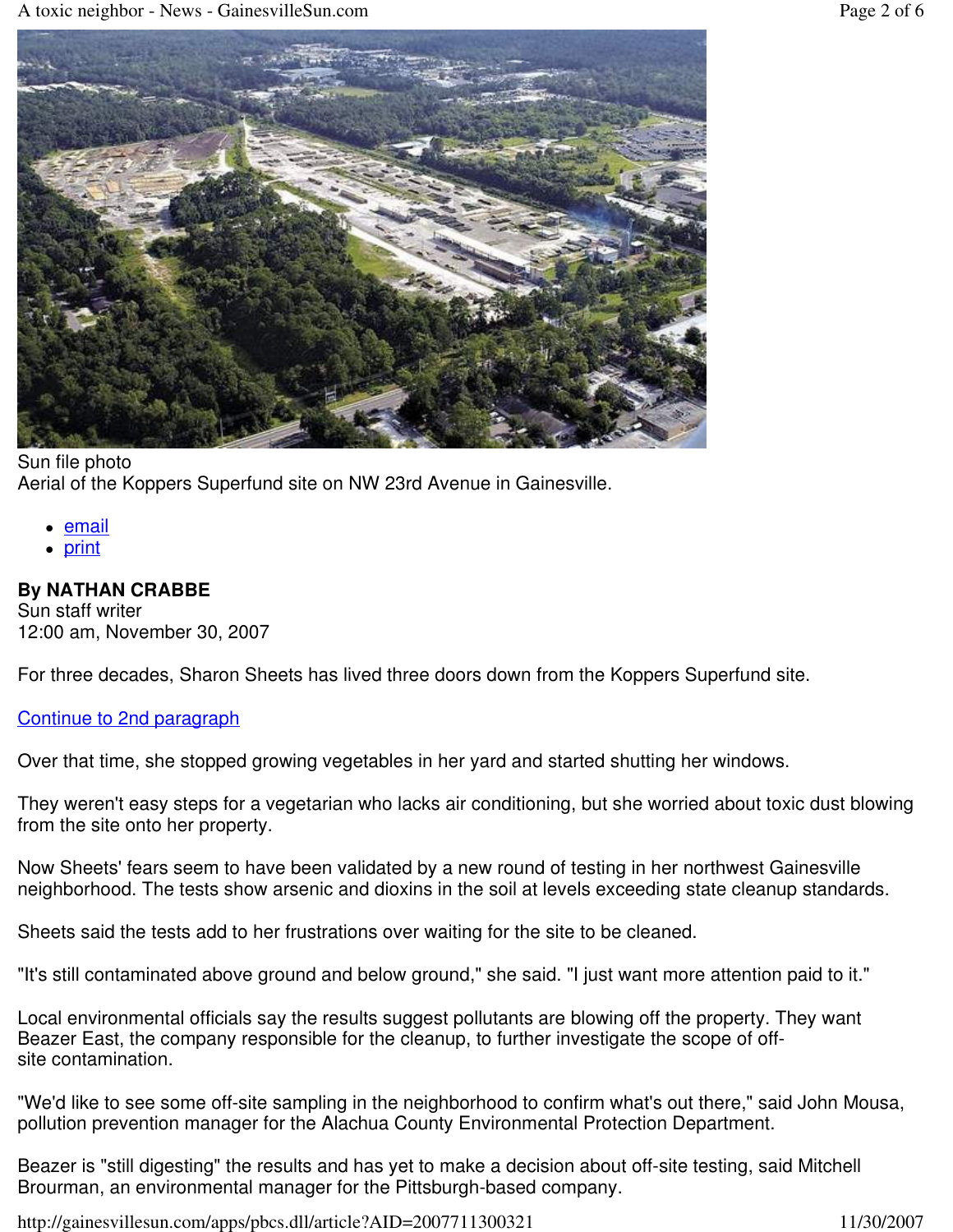A toxic neighbor - News - GainesvilleSun.com Page 3 of 6

At a recent neighborhood meeting, Brourman said the contamination doesn't pose a significant health threat.

"My advice would be grow your garden, but wash your vegetables off," he said.

The 90-acre site is contaminated with a mix of wood-treating chemicals called creosote. Creosote contains chemicals that have been shown to cause cancer, neurological disorders and reproductive problems.

In 1983, the property was placed in the federal Superfund cleanup program. Beazer East briefly owned the site and maintains legal responsibility for the cleanup.

The property is bordered by homes on the west near NW 6th Street and businesses on the east near N. Main Street. It is two miles south of the Murphree Well Field, which provides the city's drinking water.

In recent years, the threat to the well field has been the focus of cleanup efforts. Beazer has spent \$7.5 million on the installation of 58 wells in the past two years to determine the scope of groundwater contamination.

The effort moved off site in recent months. Ten wells were installed in roads and on private properties near the site, intended to gauge whether contamination has spread outward.

The installation of the wells led to the discovery of soil contamination. A well drilled in September at the end of NW 26th Avenue accidentally damaged a sewer line, causing sewage to flow back into a nearby home.

"It was a nightmare for us," said Ron Rector, who lives in the home.

Gainesville Regional Utilities, concerned about worker safety, delayed replacing the line until testing was done of the surrounding soil. The testing found arsenic and dioxins at levels exceeding state cleanup standards.

Samples showed arsenic at levels up to 49 parts per million - or more than 20 times the residential cleanup standard. Dioxins were found at levels up to 50 parts per trillion - or more than seven times the residential cleanup standard .

Arsenic has been linked to cancer of the bladder, lungs, skin, kidney, nasal passages, liver and prostate. Exposure to dioxins is associated with a wide range of health problems including impairment of the immune system and developmental disorders.

GRU is planning on replacing the line in the coming weeks and will conduct air monitoring to ensure the work doesn't pose a health problem, said John Gifford, the utility's wastewater collection system director.

The tests shouldn't alarm residents, said Scott Miller, remedial project manager for the U.S. Environmental Protection Agency. Testing has yet to be done to establish the levels of the contaminants that could occur naturally or be caused by combustion or other sources, he said.

"Dioxins are everywhere," he said.

Mousa said exposure to dust doesn't pose a short-term health risk. But at this time, he said, environmental officials are simply asking for more testing before a cleanup plan is chosen.

"What we don't want is to have them miss what's happening off site," he said.

An EPA timeline has a cleanup plan being selected in 2009. Brourman said cleanup work on the surface could take another two to three years, but groundwater monitoring will continue indefinitely.

The site will likely never be clean to the level that would allow residential development there, he said.

http://gainesvillesun.com/apps/pbcs.dll/article?AID=2007711300321 11/30/2007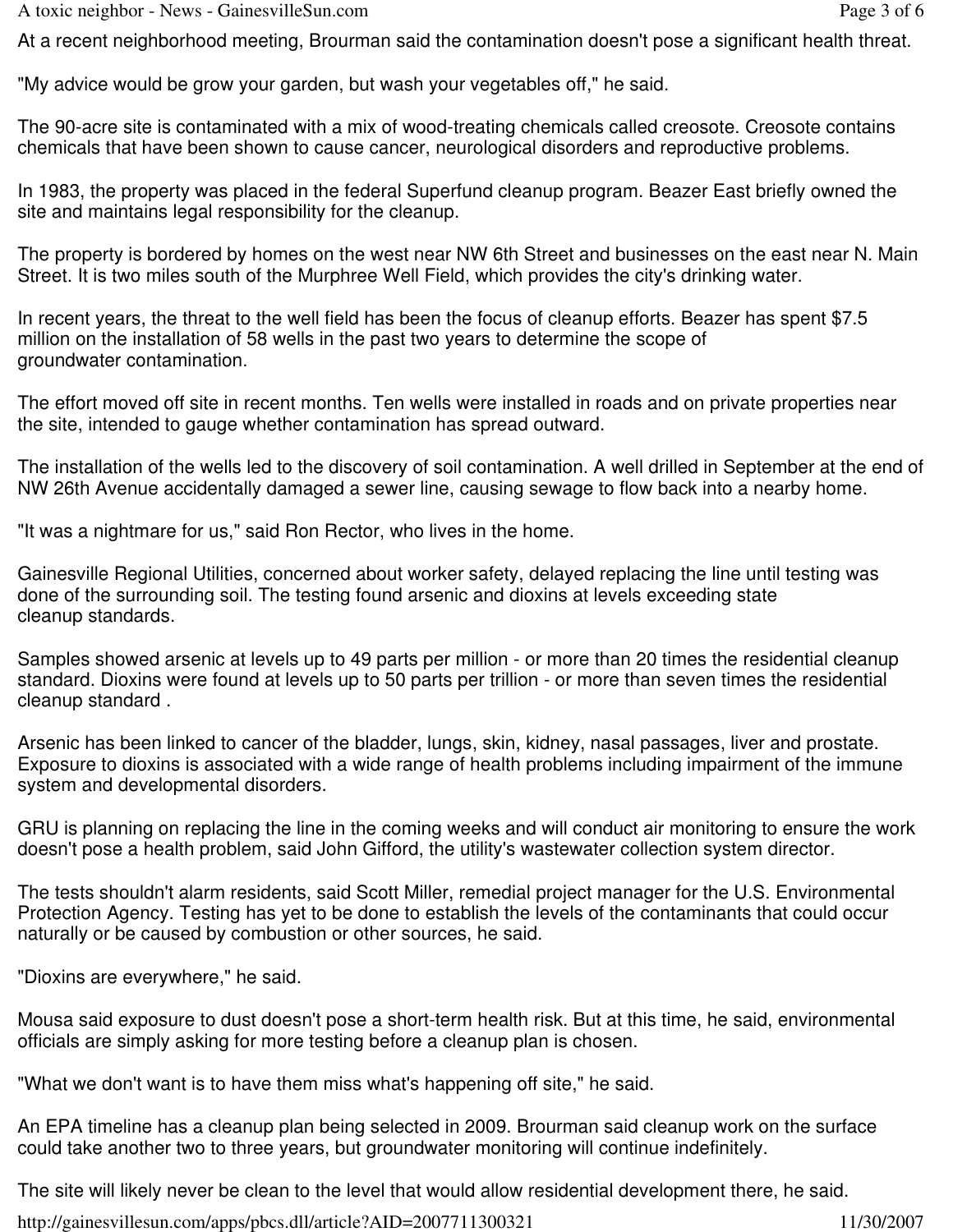A toxic neighbor - News - GainesvilleSun.com **Page 4** of 6

"There will always be activity and use limitations associated with that property," he said.

For Sheets, such statements are a bitter pill to swallow. Since the site was placed in the Superfund program, she's followed the slow progress of the cleanup as she watched neighbors move due to concerns over the site.

Sheets, 56, suffers from respiratory problems that she worries could be caused or exacerbated by the site. But she said she has no plans to move.

"This is my home," she said.

She said she wants local elected officials to take a more active role in the cleanup. While she said the 2009 deadline for a cleanup plan is a good sign, she's already seen years of wasted efforts and delays.

"I think I will be dead and gone before anything gets done," she said.

*Nathan Crabbe can be reached at 352-338-3176 or crabben@gville sun.com.*

## **Comments**

No comments have been posted.

To post a comment you must login to your Gainesville.com account. If you don't yet have an account, registration takes only a minute and is absolutely free.

- gainesville.com
- biz directory
- classifieds

Search

## **Featured Searches**

- Gators
- Homes for sale
- Marathon
- **Tebow**
- Urban Meyer

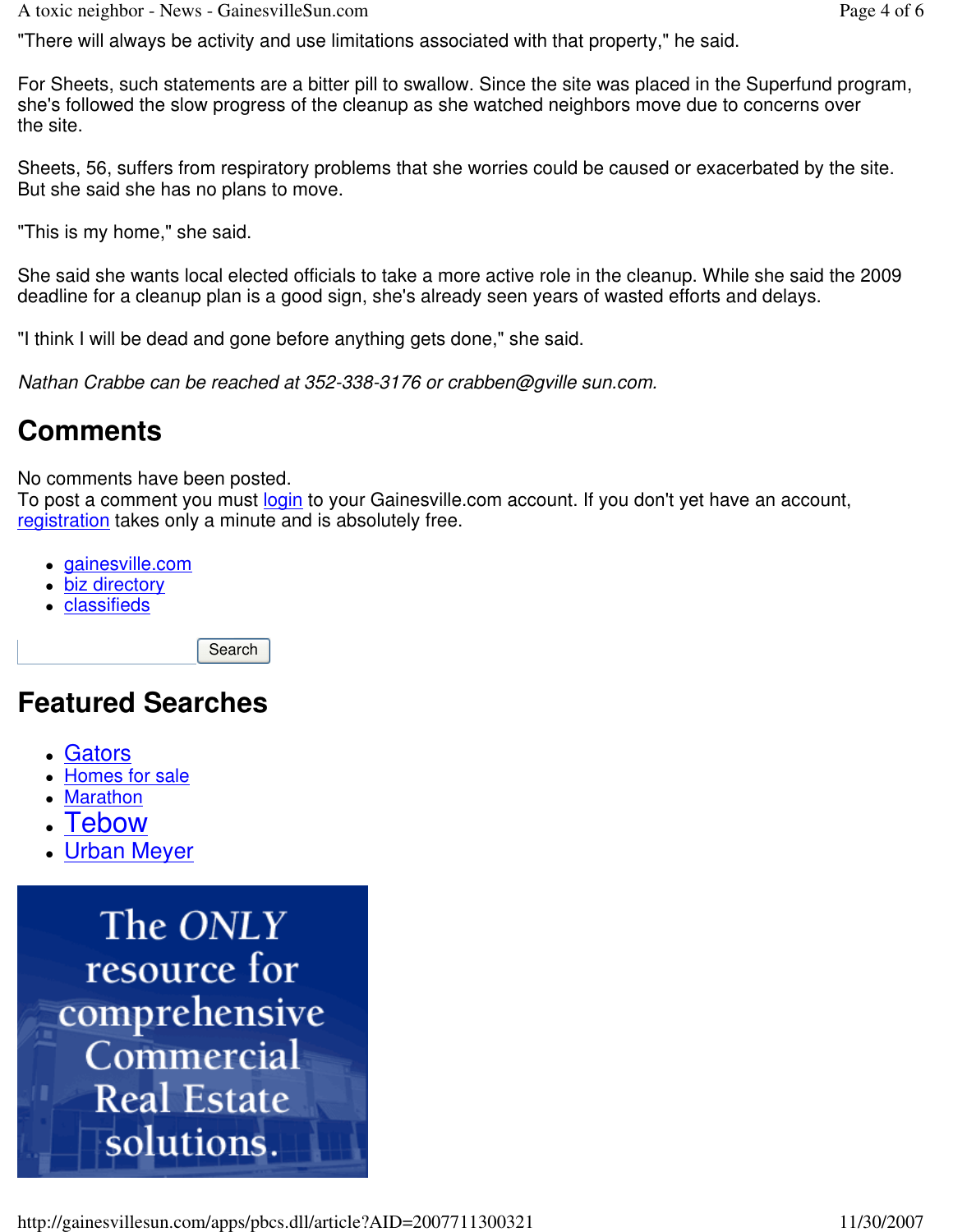## **Today's Most Read**

- 1. **Haden, Pouncey honored**
- 2. **Tebow leads Scripps Heisman poll**
- 3. **Two UF football players to transfer**
- 4. **15 reasons Tebow will win Heisman**
- 5. **Gators pick up another recruit**
- 6. **Suspect: fatal shooting was accident**
- 7. **SEC Player/Coach of the Year candidates**
- 8. **Q&A with Verne Lundquist**
- 9. **Update: Suspected shooter surrenders**
- 10. **SEC Power Ratings**

# **Local businesses**

**French Addiction**



819 W. University Ave. Gainesville, FL 32601 (352) 373-6628

**Gaston's Tree Service Inc**



1901 NW 67th Pl Gainesville, FL 32653 (352) 378-5801

**Eagle Trace**



# **Top Jobs**

- **OFFICE MANAGER/LEGAL ASSISTANT,**
- **FRONT DESK HELP for busy**
- **FRONT DESK ADMINISTRATOR, F/T**
- **MAINTENANCE TECH For 288 units.**
- **Furniture Delivery/Warehouse**